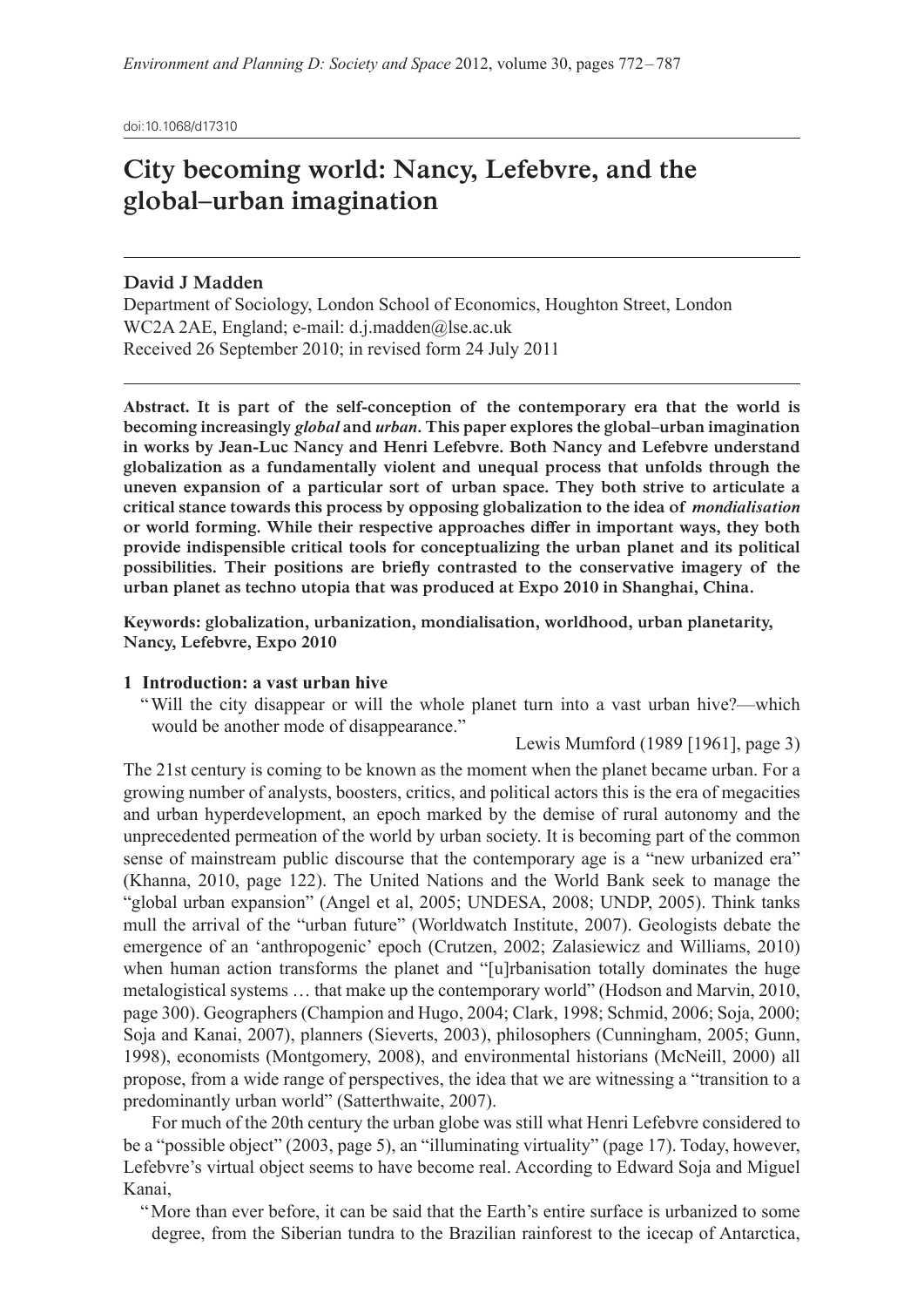perhaps even to the world's oceans and the atmosphere that we breathe. Of course, this does not mean that there are dense agglomerations everywhere, but the major features of urbanism as a way of life—from the play of market forces and the effects of administrative regulations, to popular cultural practices and practical geopolitics—are becoming ubiquitous. To a degree not seen before, no one on Earth is outside the sphere of influence of urban industrial capitalism"  $(2007, \text{page } 62)$ .

Soja and Kanai make clear that to speak of an urban planet is not to imagine that highways and skyscrapers cover the entire earth. Nor do theorists of the global–urban necessarily posit a 'radical break' (Beauregard, 2006) in the development of urban space, so much as numerous processes of sociospatial transformation. What most statements of the globalurban imaginary do tend to share, despite their differences, is the notion that the planet no longer hosts discrete urban islands. Instead, there is a sprawling worldwide urbia, massively uneven and unequal and ranging across radically different social spaces, which has covered the globe and brought "the most remote parts of the world into its orbit and woven diverse areas, peoples, and activities into a cosmos" (Wirth, 1938, page 2).

Planetary urbanization raises huge questions about politics, space, and social knowledge. How can we understand the politics of the global–urban imagination? What counts as valid knowledge in urban studies for a world dominated by cities? Is what Eduards Mendieta calls "our conceptual gestalt of the planet"  $(2001, \text{page 7})$  adequate to account for our planetary practices? David Harvey (1996) has written, "Acceptance of the globalization language is disempowering for all anti-capitalist and even moderately social democratic movements" (page 429). If that is the case, how can we even begin to formulate critical conceptions of the globe "without always already having accepted the discursive framework that makes it possible to talk about globalization" (Stäheli, 2003, page 6)? In our "global urban condition" (Brenner et al, 2011, page 226) can the city still function as a normative ideal (Young, 1990)? As Ash Amin (2006, page 1011) asks, "What remains of the urban as demos in these circumstances?" (page 1011). In other words, what constitutes the urban globe, and how can we reason about it politically?

This paper attempts to address some of these questions through readings of key works by Jean-Luc Nancy and Henri Lefebvre. In contrast to many approaches to contemporary global urbanization that blanket and mystify the political questions at stake, these two thinkers offer critical theories of globalized urban society. Both Nancy and Lefebvre understand globalization as a fundamentally violent and unequal process that unfolds, at least in part, through the expansion of a particular sort of urban space. They both strive to articulate a critical stance towards this process by opposing to globalization the idea of *mondialisation* or world forming, although their respective notions are rooted in different political impulses. As I shall argue, neither of their accounts fully resolves all of the theoretical quandaries surrounding the global-urban. But they both provide indispensible critical tools for conceptualizing the urban planet and its political possibilities.

Although today's globe is the product of recent conditions, the emergence of an urban planet has been anticipated for more than one hundred years. Lefebvre (1996) notes, "Globalization and the planetary nature of the urban phenomenon ... appeared in science fiction novels before they were revealed to our understanding" (page  $113$ ). Indeed, at the dawn of the 20th century H G Wells predicted the "probable diffusion of great cities" which would usher in a future when

"the city will diffuse itself until it has taken up considerable area and many of the characteristics  $\ldots$  of what is now country  $\ldots$ . The old antithesis will indeed cease, the boundary lines will altogether disappear"  $(1901, \text{page } 70)$ .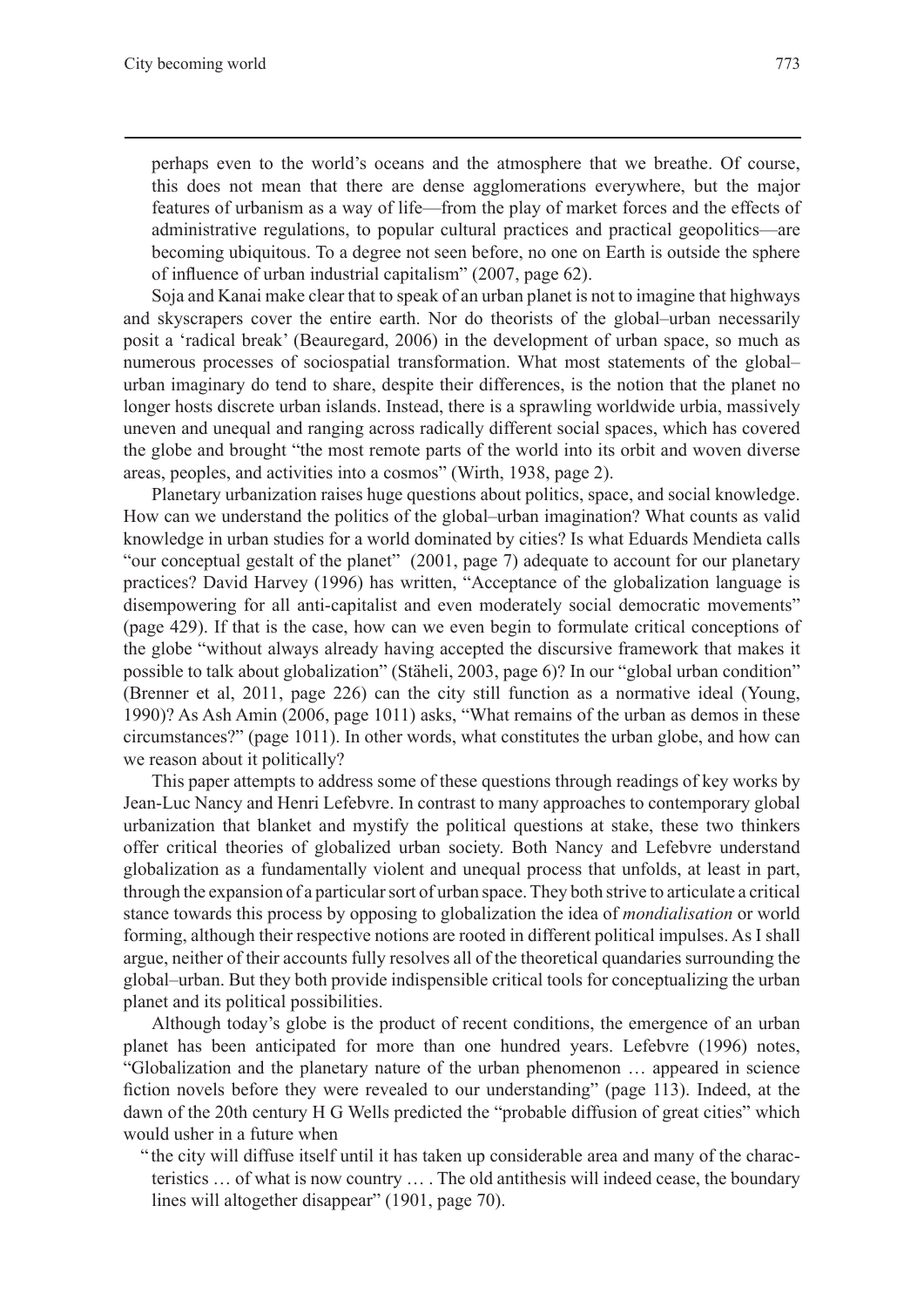Not only science fiction writers and utopian socialists like Wells but also conservative intellectuals like Oswald Spengler (1991 [1932]) imagined the coming of a future 'worldcity'. Patrick Geddes  $(1949 \mid 1925)$  saw 'conurbations' as representative of either unlivable 'Kakotopia' or pleasant 'Eutopia', both of which signified urbanism beyond city limits. Functionalist sociologists and demographers like Kingsley Davis anticipated 'complete world urbanization', the not-too-distant time when "rurality" will "have disappeared, leaving only a new kind of urban existence" (1955, page 437). Futurists and planners such as Constantinos Doxiadis imagined the coming of a worldwide "Ecumenopolis" when "the unified settlement of Anthropos will cover the entire globe" (Doxiadis and Papaioannou, 1974, page 343), a form of life which will require the authoritarian rule of a technocratic "global leader" (page 382). As these brief examples demonstrate, the urban planet has been posited from a wide range of political and methodological perspectives.

Nancy and Lefebvre can be seen as critical voices in this larger tradition of imagining an urban globe. Their positions are particularly important today, when global economic conditions seem to foreclose the field of political possibility. Many narratives of globalization—such as Thomas Friedman's (2005) well-known vision of a flat world characterized, among other things, by mass rural-to-urban migration and global competition—use the specter of an interconnected planet in order to make neoliberal policies appear inevitable. Proceeding from the image of an omnicompetitive, interlinked urban world, management consultants and business analysts compile intricate quantitative hierarchies of global cities (eg, Dobbs et al, 2011) that have the effect of steering politicians and planners further towards neoliberal urban policies. Movements in urban design associated with 'new urbanism' and the 'creative city' draw upon a similar global–urban imaginary to promote the desirability and necessity of 'returning' to relocalized urban space. And other contemporary voices, such as that of Edward Glaeser (2011), promote reinvestment in urbanism on the grounds of economic efficiency. In all of these cases market-centric political claims are bolstered by particular global-urban imaginaries.

As critics of these ideas have pointed out (eg, Brenner and Theodore, 2002; Lehrer and Milgrom, 1996; Peck, 2005; Robinson, 2006), each of these new urbanisms can be seen as compatible with an unequal urban order, if not generative of new forms of inequality. And as these examples show, many usages of concepts such as globalism, cosmopolitanism, community, and urbanity are unable to articulate critical perspectives on today's city or world. In contrast, both Nancy and Lefebvre provide critical global-urban imaginaries. I will not attempt here to provide comprehensive overviews of their social thought, nor do I intend to affirm one over the other. Rather, by exploring the ways in which they imagine the global2urban, I want to show how both Lefebvre and Nancy point towards new theory and new political possibilities for an urban planet.

#### **2 Urbs et orbis**

"These days, it seems like the world is being stolen from the world, at the very moment it's becoming 'worldwide', at the very moment of globalization."

Nancy (2007b, page 530)

In *The Creation of the World or Globalization* (2007a), Nancy asks, "can what is called 'globalization' give rise to a world, or to its contrary?" (page 29). This question at first seems to be nonsense. But Nancy's "critical way of thinking the world" (Meurs et al, 2009, page 43)—drawing from Hegel, Marx, Derrida and especially Heidegger—is built upon a number of important contrasts, and one of the most central is the distinction between different meanings of 'the world'. Nancy argues that two senses of 'the world' are generally conflated: "world as the givenness of what exists" and "world as a globality of sense" (2007b, page 32).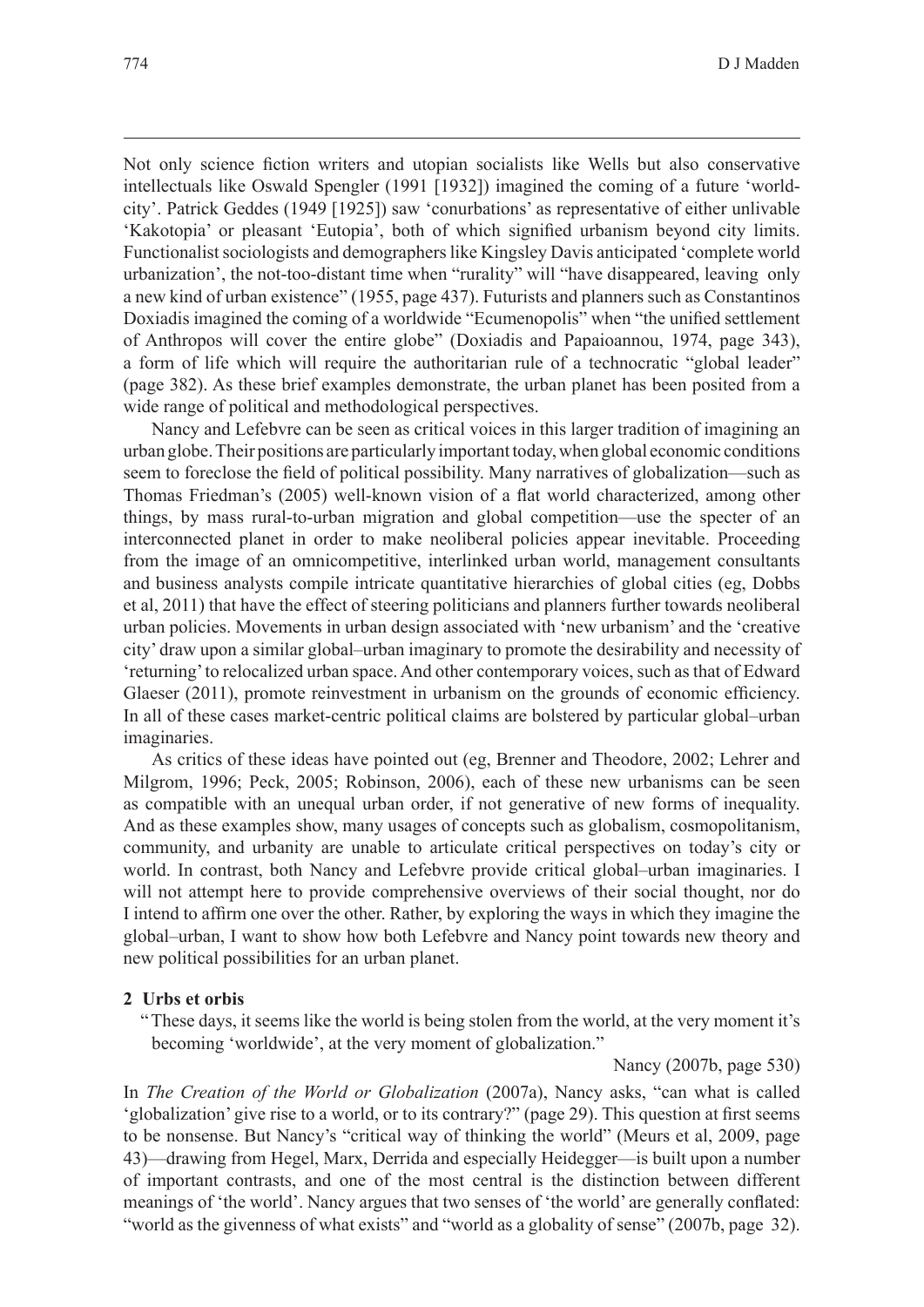The former sense of 'world' is merely the sum total of things in existence, as in the phrase 'everything in the world'. In contrast, the latter is

"a totality of meaning. If [for example] I speak of 'Debussy's world' ... one grasps immediately that one is speaking of a totality, to which a certain meaningful content or a certain value system properly belongs"  $(2007a, page 41)$ .

A world in this latter sense means a meaningful, shared context. Worldhood here implies "an ethos, a *habitus* and an inhabiting" (page 42). A group that holds anything in common living in proximity, or sharing vulnerability to disease, say—can be said to exist in the same world in the first sense. But in order to qualify as sharing a world in the second sense, they need to be able to form this bare world into something more sensible or inhabitable—to be able to communicate dialogically, for example, or to cooperatively transform the conditions of their coexistence.

This contrast underpins another distinction that Nancy deploys, between globalization and mondialisation. The former refers to the integration of world in the first sense. It has "up to this point been limited to economic and technological matters" (page 29). Globalization links together the world, but its links are purely formal. As I shall explain, globalization, as "enclosure in the undifferentiated sphere of a unitotality" (page  $28$ ), has something threatening and overwhelming about it. The qualities of enclosure, finality, and totalistic lack of differentiation are central to it. Mondialisation, in contrast, stands for incompleteness, becoming, openness, natality. The term refers to becoming-worldwide, or 'worldwide becoming', 'world forming', or the 'creation of the world'. It could be put as 'worldization', or, perhaps, as 'worlding' (but see Roy, 2011; Simone, 2001). It refers to the emergence of a world in the second sense of a shared context or dwelling. Nancy is not the only theorist to make use of the globalization/mondialisation distinction (see Axelos, 2005; Elden, 2008; Lefebvre, 2009; Li, 2007; Stäheli, 2003). Jacques Derrida, one of Nancy's mentors and inspirations, used these same terms in a number of interviews in the late 1990s, a few years before *The Creation of the World* was originally published (eg, Derrida, 2005, pages 112–120). But Nancy is probably this distinction's most systematic and creative user.

Considering that mondialisation is the French equivalent to globalization in English, there is obviously some potential for confusion. Indeed, the terms present perennial problems for translators (see Bowlby, 2005, page ix; Brenner and Elden, 2009, page 22; Raffoul and Pettigrew, 2007, page 1). But Nancy would insist that this confusion is actually a symptom. He casts the English language as something like the official dialect of neoliberal economic integration. The English word globalization thus names precisely a process where the distinctiveness of the world is drowned by something becoming ubiquitous. Whereas mondialisation suggests something else: the emergence of a world that is open-ended and creative, a way of social existence that is necessarily shared and inherently unique. That is why Nancy insists that "mondialisation preserves something untranslatable while globalization has already translated everything" (2007a, page 28, original emphasis).

Globalization, for Nancy, has unfolded over centuries. It is the process whereby "[t]he West has come to encompass the world" (page  $35$ ), where scientific modernity colonizes the planet and severs all connection to an otherworld. Globalization is constituted by a long process of secularization and disenchantment. Nancy sees "the modern enigma" (page 50) as "the end of the world", in the sense of loss of order and orientation. "There is no longer any world: no longer a mundus, a *cosmos*, a composed and complete order (from) within which one might find a place, a dwelling, and the elements of an orientation" (Nancy, 1997, page 4). There is now only *this* world, with no constitutive outside or next-world—neither a transcendent god nor external nature—from which to provide limit or meaning. The process of becoming-global—so far it has been only technological and economic—removed the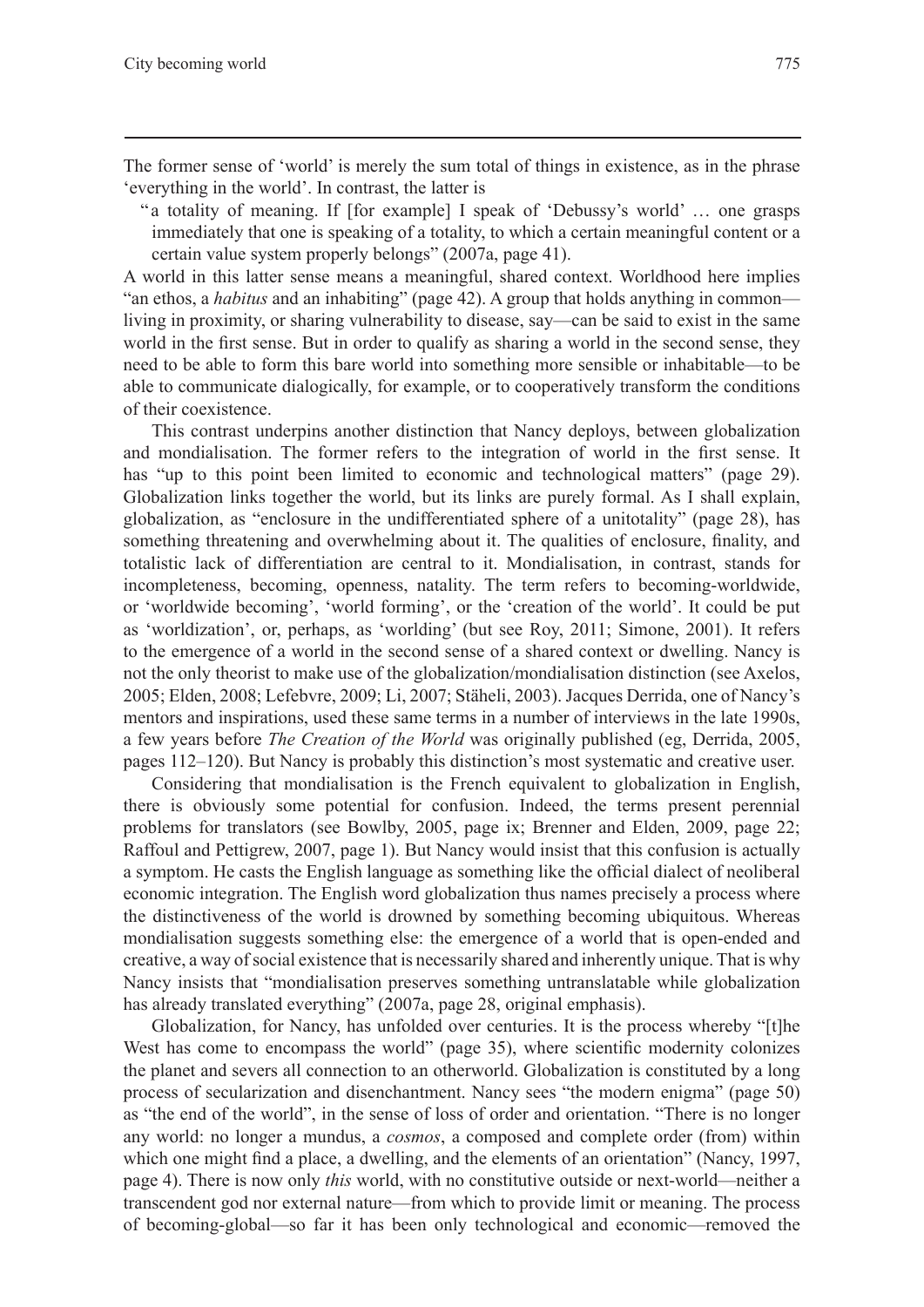beyond-world that had been the source of our 'sense of the world', which now must be formulated, by us, from within this world. $(1)$ 

This centuries-long process of globalization has entered a new stage with the increased integration of the planet into a social and spatial system dominated by the world market of neoliberal technocapitalism. Nancy's critique is that with this phase of globalization, "the world has lost its capacity to 'form a world' [ *faire monde*]" (2007a page 34). Not only is globalization the creation of a whole (in the first sense) that is not a world (in the second sense); it is the *opposite* of world forming, in that it means "the suppression of all worldforming of the world" (page 50). In fact, Nancy identifies globalization with "that capacity of proliferating the unworld" (page 34)—*immonde*, which also means unclean, vile, or sinful. Globalization here is the proliferation of something uninhabitable, something deadly. Indeed, for Nancy, global experience today originates in the concrete possibility of planetary destruction. "The fact that the world is destroying itself is ... the fact from which any thinking of the world follows" (page 35). If anything today is global or universal, it is the threat of catastrophe, insecurity and terror, a worldwide "death drive" (page 34), which is increasingly experienced by all—and which thus raises planetary being as a question.

There are many different ways of forming a planetary whole. Everything on Earth could become linked together. But if this whole only brings with it a common danger rather than shared agency, it is not the dawn of some new global society, not the creation of a world in Nancy's second sense, but instead just a "piling up" (page 33), the accumulation of junk, "an unprecedented geopolitical, economic, and ecological catastrophe" (page 50). It is one of Nancyis main goals to highlight the distinction between these two forms of totality, a distinction not captured by the usual narratives about globalization.

Central to Nancyis stance here is that globalization entails the homogenization of sense and a flattening of meaning. Perhaps in response to this Nancy's discussion includes a number of puns and translinguistic epithets. He writes that, as colonized by globalization, the Earth, which would be (in Latin) *globus*, the sphere of the world, is actually just a ball, *glomus*, which he links to the word 'agglomeration', a piling up that is often associated with conurbation. "The agglomeration invades and erodes what used to be thought of as *globe* and which is nothing more now than its double, *glomus*" (pages 33–34, original emphasis). Nancy names the 'globality' of glomus as 'glomicity', a horrific blob world marked by distributed interestigative exponential growth of populations, of a correlative exponential growth of populations, of a worsening of inequalities of all sorts" (pages 33–34) and "the circulation of everything in the form of commodity" (page 37). Despite this lexical cheekiness, the simultaneous covering and stripping bare of the globe—its glomalization, as it were—is a deadly serious matter characterized by inequality, death, and suffering. As he has it, the glomus of globalization "is not a 'world': it is a 'globe' or a 'glome,' it is a 'land of exile' and a 'vale of tears'" (page 42).

This is where Nancyis account of globalization reconnects with urban questions. The language of glomus brings Nancy's critique of globalization into contact with the tradition of literary social criticism that imagines an urban planet as an anarchic, polluted dystopia. One of the hallmarks of globalization, and a sign of its unworldliness, is the planetary diffusion of a certain kind of debased urban space. The urban is not some 'local' antithesis to the global; here, globalization unfolds through urbanization. With globalization "it is no longer possible to identify either the city or the orb of the world in general" (page 33). The same process of agglomeration that erodes the spacing of the world also erases the order of the city.

 $<sup>(1)</sup>$  It should be noted that neither Nancy nor Lefebvre considers the idea—perhaps best represented</sup> by Carl Sagan's (1994) 'cosmic perspective'—that science itself could be a form of mondialisation. They both see science almost exclusively as part of technocracy and an agent of disenchantment. But a democratized science could potentially contribute to world forming as well.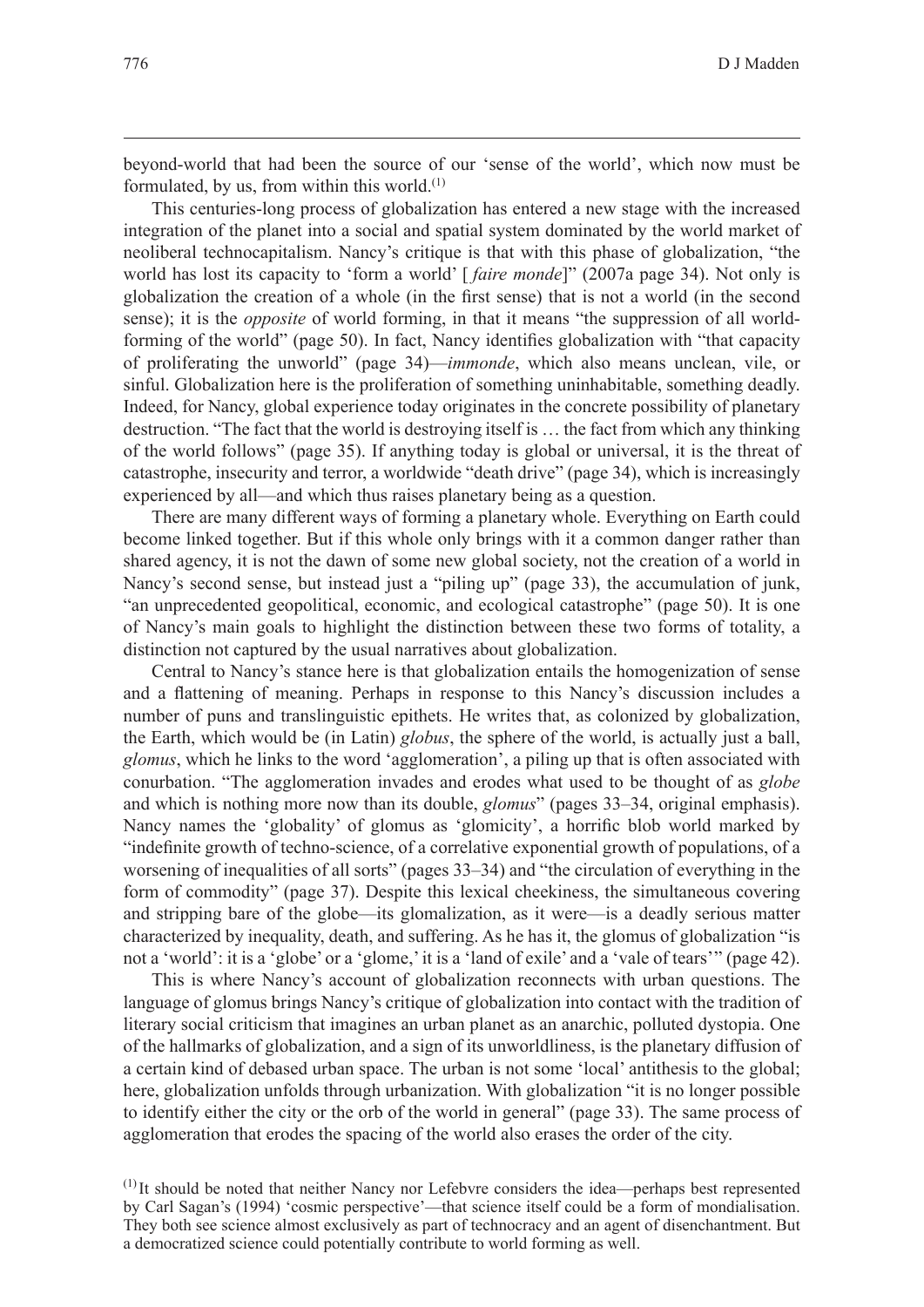"The city spreads and extends all the way to the point where, while it tends to cover the entire orb of the planet, it loses its properties as a city, and, of course with them, those properties that would allow it to be distinguished from a 'country.' That which extends in this way is no longer properly 'urban'—either from the perspective of urbanism or from that of urbanity—but megapolitical, metropolitan, or co-urbational, or else caught in the loose net of what is called the 'urban network'" (page 33).

Nancy criticizes this 'urban network' on the grounds that it is deracinated, starkly violent and unequal, a space marked by "inequality and apartheid" rather than the "dwelling, comfort and culture" that he identifies with the properly "urban milieu" (page 33). For Nancy agglomeration disperses the city such that it is no longer city at all, but a distended spatial network.

He casts the urban network as a kind of bare cityhood that "on the one hand, simply concentrates (in a few neighborhoods, in a few houses, sometimes in a few protected minicities) the well-being that used to be urban or civil, while on the other hand, proliferates what bears the quite simple and unmerciful name of misery" (page 33). The figure of the city here represents a lost compass or lost order, and Nancy associates it with a lost religious ordering of the city and world. "*Urbi et orbi*: this formulation drawn from papal benediction has come to mean 'everywhere and anywhere' in ordinary language. Rather than a mere shift in meaning, this is a genuine disintegration" (page 33). Instead of an urbs emplaced in an orbis, Nancy argues, there is just a conurbation, and this "network cast upon the planet—and already around it, in the orbital band of satellites along with their debris—deforms the orbis as much as the *urbs*" (page 33). He might have been more straightforward here regarding the sources of global misery, which are far likelier to be found in the political economy of social space than in its dispersal and loss of ordering per se. But in arguing that the centrifugal disbandment of the city forecloses its potential as place of common being, he raises genuine questions about urban imaginaries and the spatial organization of power in a global age.

It is important to place this discussion in the larger context of Nancy's thought. Without it the multiple narratives of loss—loss of meaning, loss of order, loss of certainty, loss of cityhood—might suggest a nostalgic yearning for communal wholeness. But these readings should be rejected, as Nancy is no communitarian. When he writes of community, it is "community without communion" (1986, page 144). For Nancy (2000) all existence is coexistence; 'being singular plural' is the basic moment of the social. Otherness is originary, and "one appears to oneself insofar as one is already an other for oneself" (page  $67$ ). His larger political-philosophical project is to rethink community, identity, and the social from a postfoundationalism that specifically denies immanent wholeness or atomistic individualism (see Hutchens, 2005; James, 2006; Kellogg, 2005; Norris, 2000; Schwarzmantel, 2007; Welch and Panelli, 2007).

For Nancy the product of globalization is a compressed, conurbated planet, and it is not a nice place. It results from knitting together the planet into a sort of whole, but a whole without proper spacing, a totality that does not, in his view, provide an opening or a place for dwelling. What is this notion of mondialisation that he considers an alternative? Though he is clearly skeptical of the idea of complete emancipation or liberation, Nancy can be read to offer, if not a 'way out', then at least a critical response to the global–urban experience.

When Nancy affirms mondialisation, he means struggle "to create the world: immediately, without delay, reopening each possible struggle for a world"  $(2007a, page 54,$ original emphasis). A true world is "precisely that in which there is room for everyone: but a genuine place, one in which things can genuinely take place (in this world). Otherwise it is not a 'world' " (page 42). This is a politics of plurality and difference. World forming means "sharing singularity (always plural)" (page 46). As he puts it, "A world is a multiplicity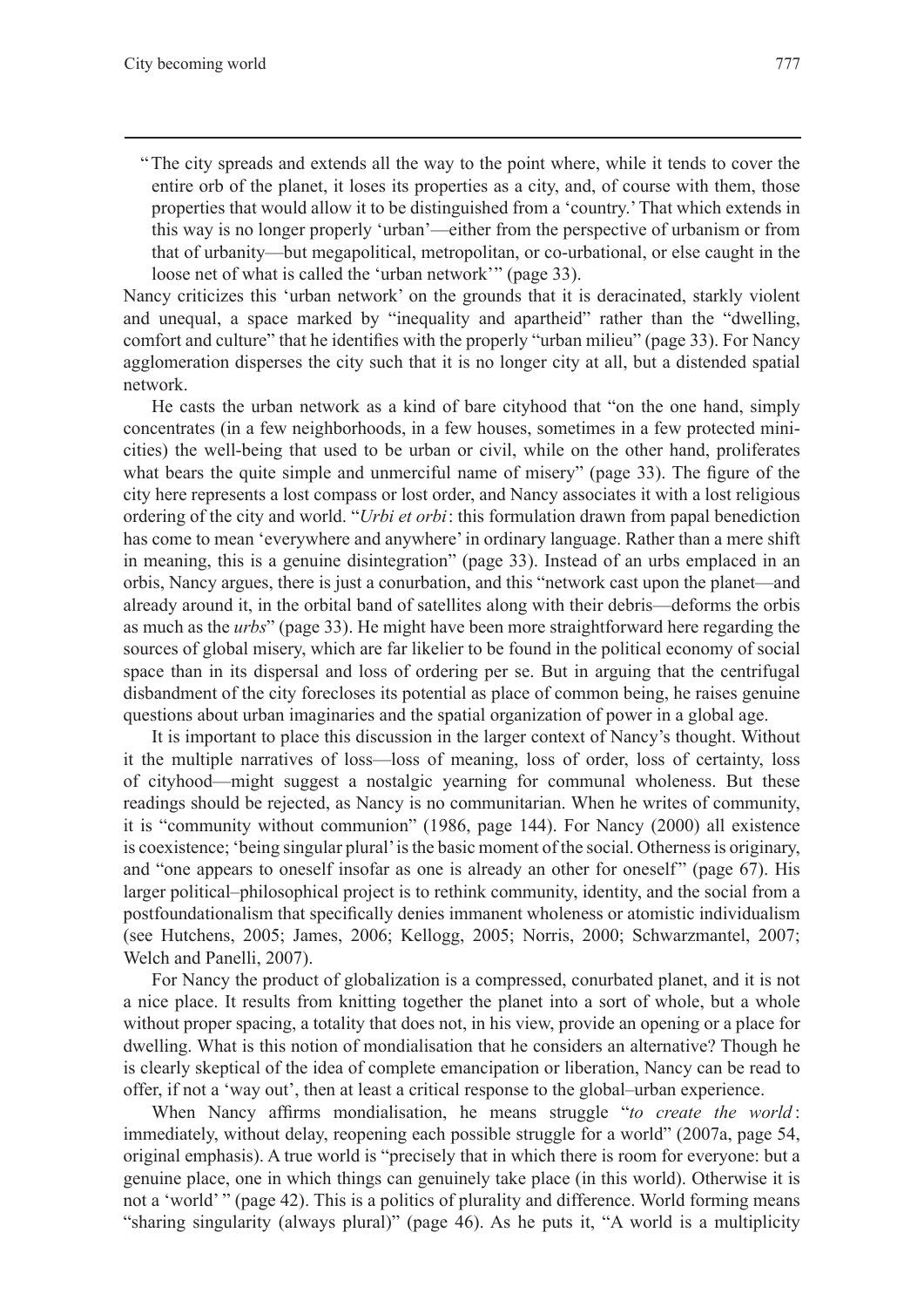of worlds", and so being worldly requires egalitarian, communicative practices of "sharing" out" and "mutual exposure" (page 109). But this should not be confused with garden-variety multiculturalism, liberal pluralism, or cosmopolitan consumerism—Nancy is pushing at something more radical. He blends together ideas from Spinoza, Marx, and Lacan and argues that world forming would be the "shared appropriation ... of what cannot be accumulated" based upon a human "excess of enjoyment" (page 46) beyond the realm of necessity.

Mondialisation is never one movement or project but "a thousand revolts, a thousand rages, a thousand creations" (pages 53–54). He invokes the spirit of struggle. It is definitely not the classical Marxian narrative of class struggle, an idea that "seems insufficient precisely because it is a 'figure,' an organizing scheme, and because 'struggle' still refers to classical combat, force against force" (Nancy, 2007b, page 533). But Nancy argues, "Marx's demand is not obsolete"  $(2007a, page 53)$ . He is not aiming to repudiate the anticapitalist imagination but to reformulate the perspective from which that tradition can be articulated (see Nancy, 1992). Mondialisation is "a matter of creating the meaning" of this demand anew. Central to this ethic of struggle is the constant movement of the horizon of politics itself: "New forms of struggle or resistance are now being invented, or at least should be" (Nancy, 2007b, page 533).

Nancy sees mondialisation as a struggle for justice—"straightaway and definitively a matter of concrete equality and actual justice" (2007a, page 53). But it is, as he puts it elsewhere, "'justice' without foundation or end" (Nancy, 2007b, page 533), the meaning of which comes precisely from its permanent incompleteness, from the challenge of creating shared justice in a world without foundations. He offers a never-ending struggle to define justice as the true infinite and thus the counterpoint to the bad infinity of capitalist accumulation. Ultimately, mondialisation means "struggle precisely in the name of the fact that this *world* is coming out of nothing, that there is nothing before it and that it is without models, without principle and without given end, and that is precisely *what* forms the justice and the meaning of a world" (2007a, pages 54–55, original emphasis). As some commentators have noted (Gilbert-Walsh, 2000; Wagner, 2006), Nancy can appear to offer only a critical, negative politics. It is true that for all of his emphasis on creation his language surrounding mondialisation is permeated by negativity. But this refusal to foreclose is his central ethical and political gesture.

I would argue that Nancy makes an important critical contribution to the discourse of the global-urban. He invents a new language through which to interpret global agglomeration. The distinction between globalization and mondialisation makes possible a position from which one can critique at once techno-utopianism, nostalgic communitarianism, and market fundamentalism. Globalization is usually seen as a unidirectional process, the progressive expansion of economic reason and techniques across the planet. Nancy opens a complicating dimension: there are in fact dueling processes of world erasing and world forming. By calling our attention to these competing, antagonistic forms of being global, he reminds us that real globality involves creation, possibility, and equality.

But at the same time it does not reduce the critical power of Nancy's arguments to suggest that he might ultimately be more interested in city and world as philosophical figures rather than as geographical or sociological ones. By seeing the problem of political community foremost as an existential dilemma—about how to exist with others in a world without pregiven sense—some crucial questions are never satisfactorily resolved and some important distinctions are elided. How can we think through spatial and social difference in the agglomerated world that Nancy describes? By understanding questions about the world as questions about existence per se, it becomes difficult to account for the inequalities and differential miseries that glomal denizens experience. The distinction between world and unworld may be too stark. Does globalization promote any new strategic sites or political opportunities? From his perspective, what are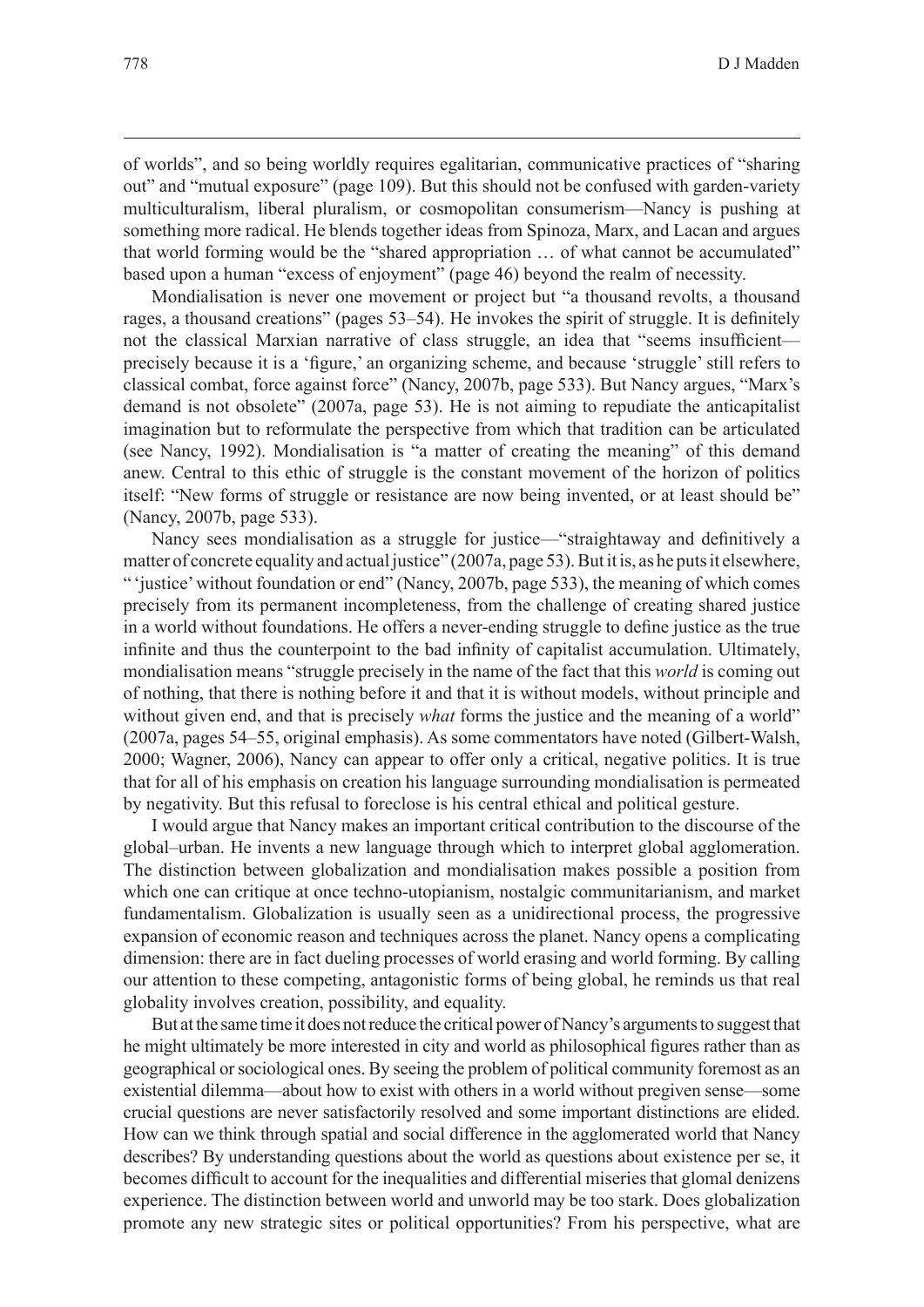we to make of informal, periurban housing, which, as represented in global 'slum' studies (Davis, 2007; Neuwirth, 2005), constitutes precisely a struggle for inhabitation in the midst of apparently uninhabitable agglomeration? The creation of worlds from within unworld suggests that globalism may be more ambivalent and contradictory than these seemingly absolute categories would allow.

Connected to this, the language of world and unworld misses those practices that proliferate both. It is one thing to make the argument that a world is not a world if it is not shared and does not have room for everyone. But it is easy to think of examples where one project for well-being, dwelling, and coexistence functions to block or destroy other competing projects—and it is difficult to see how an ethic of worldhood and inhabitation could help adjudicate between them. Contemporary political reason rarely faces an absolute choice between world or unworld. What is needed is more subtle language that attends to the complexity and mutability of concrete global–urban spaces.

Finally, is there anything about cityhood specifically that might encourage the sort of struggles that Nancy affirms? By connecting the violence of globalization to the loss of urban coherence and order, he leaves us with the suggestion that some sort of reurbanization could be part of the mondialisation of the world. But this seems to invoke an order of the city that is now impossible and, from Nancyis own position, undesirable. If the classical connection between urbanism and polis is now decisively occluded by the urbanization of the world, can there be a new connection between urbanity and world-forming? Nancy suggests that this might be the case, but the point remains unclear.

#### **3 Urban society and urban revolution**

"Will you try to find a crack for freedom to slip through, silently filling up the empty spaces, sliding through the interstices? Good old freedom, you know it well. It needs a 'world', neither a completely empty nor a completely full one."

Lefebvre (1995 [1960], page 124)

Compared with Nancy, Lefebvre anchors his account of globalization much more firmly in a story about the development of urban space itself.

"I'll begin with the following hypothesis: Society has been completely urbanized .... An urban society is a society that results from a process of complete urbanization. This urbanization is virtual today but it will become real in the future"  $(2003, page 1)$ .

These lines open *The Urban Revolution*, one of many works where Lefebvre provides a picture of urban modernity in upheaval, transgressing older bounds in a process of global colonization. In *Right to the City* (Lefebvre, 1996, pages 61–181), originally from 1967; *The Urban Revolution* (2003), originally from 1970; in some of his 1970s-era texts recently published as *State, Space, World* (2009); and elsewhere, Lefebvre envisions the urbanization of society and the formation of planetary social space. Like Nancy, Lefebvre distinguishes between worldly inhabiting and global agglomeration, and attempts to think the former as an antidote to the injustices of the latter.

Lefebvre introduces a distinction between 'the city' and 'the urban', where 'the city' represents bounded, traditional cityhood, in contrast to 'the urban' or urban society, which is much more diffuse and attenuated. Lefebvre argues that there has been a shift "from the city to urban society" (2003, pages  $1-22$ ), a shift that coincides with the most recent phase of globalization and which necessitates a rethinking of social space in general. On more than one occasion (1996, page 123; 2003, page 15) he proposes a hypothetical scale, from zero to maximum urbanization. At the zero point he posits " 'pure nature', the earth abandoned to the elements" (2003, page 7), or what he later calls 'absolute space'. Moving outwards from the zero point, Lefebvre places the 'political city', the 'commercial city', and the 'industrial city',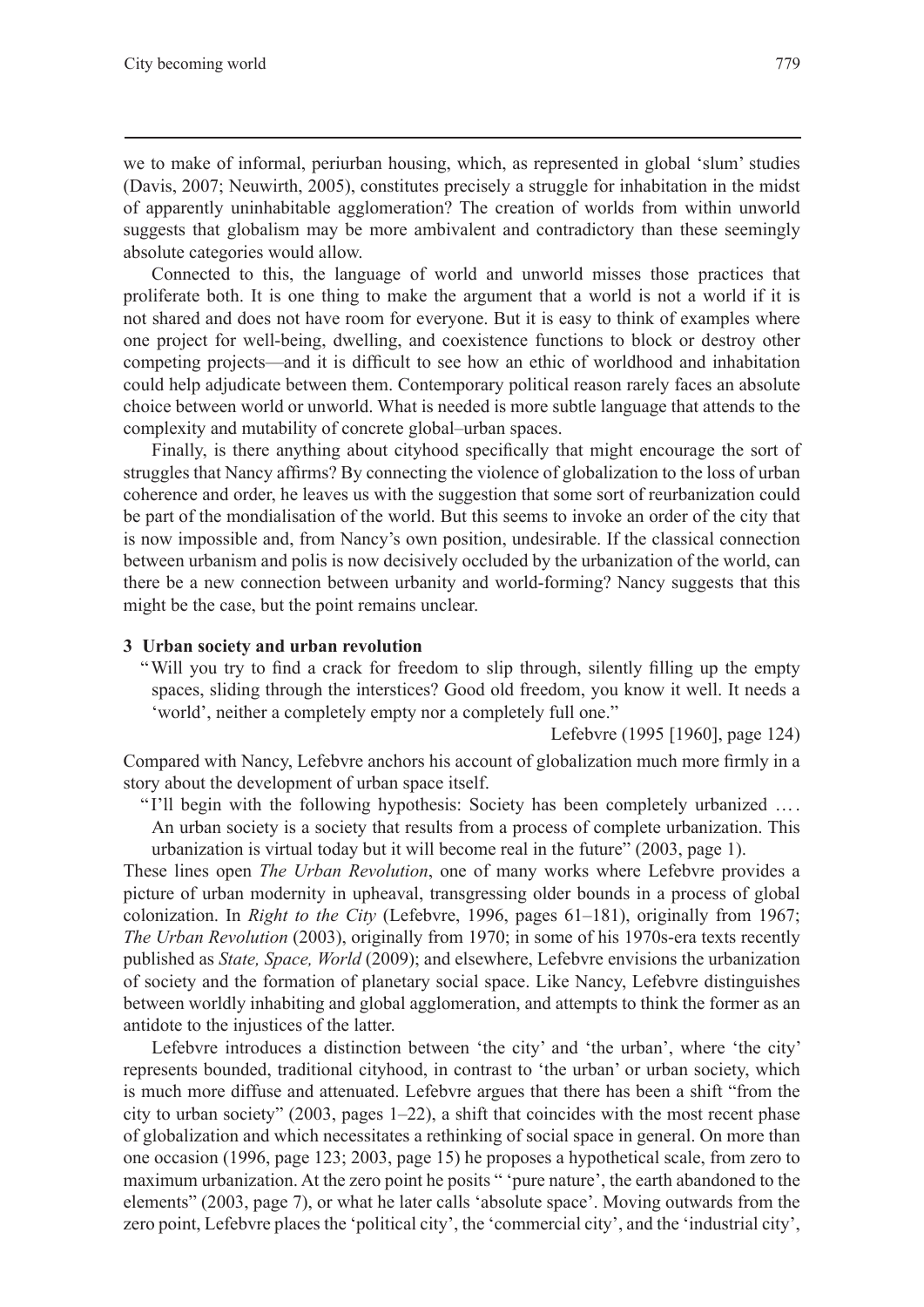respectively, the details of which do not concern us here. What does concern us is where Lefebvre placed (then-)contemporary society: near the maximum limit, in what he calls the expected zone. This is a place of crisis where the industrial city is being dismantled and something new is emerging: "complete urbanization" (page 4). In this condition urbanization is not a by-product of industrialization or political authority but itself "becomes a productive force" (page 15). This process of the urban-becoming-global, of "generalized urbanization" (page  $17$ ), is partly what Lefebvre means by the phrase "urban revolution". Just as the industrial revolution marked the emergence of a new form of transformative, worldwide industry, so too the urban revolution marks the onset of a new phase of transformative, planetary urbanism.

In this process the morphologies of industrial urbanism do not disappear. Quite the opposite: the forms of traditional urbanism persist, but they are transformed and integrated with one another in a new way. "The 'urban-rural' relation does not disappear" but instead "intensifies itself down to the most industrialized countries"; likewise, "urban cores do not disappear" but instead "survive by transforming themselves" (Lefebvre, 1996, page  $72-73$ ). Neither downtown nor 'nature' disappears. What Lefebvre sees happening is the "implosionexplosion" (page 71) of the city, whereby urban society spreads across the entire globe in a process of continual, tumultuous uneven development.

Complete urbanization, it is clear, is not 'complete' in the sense of reaching an end stage or final destination. Urbanization links the world together, but it continues to change and develop. A continuum between zero and completeness implies quite strongly that Lefebvre sees global urbanization as a linear process. But this might be a misleading simplification on his part. Throughout his urban writings he describes a discontinuous history rather than the growth of a stable and scalable object. Urbanization moves, haltingly, in the direction of greater complexity, but nowhere does he mention any complete end state, and such an idea is not a necessary part of his thought.

In order to represent the integration–fragmentation of the world becoming global, Lefebvre uses a series of metaphors of human-made webs: networks, patchworks and fibers. He describes an "urban fabric" that "grows, extends its borders" (2003, page 3) and weaves together diverse corners of the globe. "More than a fabric thrown over a territory, these words designate a kind of biological proliferation of a net of uneven mesh, allowing more or less extended sectors to escape" (Lefebvre, 1996, page 71). As with similar motifs in Nancy, for Lefebvre the fabric imagery captures a number of important qualities of the global–urban. Through countless separate connectors, a network weaves together a decentered multitude of points. A patchwork is constitutively uneven; the 'thickness' of the urban fabric varies greatly. The idea of a fabric or blanket problematizes the relationship between whole and part. It is *not* that the global is 'the big' in contrast to something else, such as the local, that is 'the small'. Rather, like a textile or cloth, urban society is that form of social life where all points in a totality are potentially interactive with one another, albeit unevenly. It is a matter not of size but of relationships and qualities. The ubiquitous contemporary network-speak can be traced partly to mid-20th century urbanism (Wigley, 2001) to which Lefebvre is responding. But rather than affirming networked being as a form of technical efficiency or an ideal of antiessentialist freedom, Lefebvre uses the language of networks to capture the contradictory character of a type of social space that is at once "homogenizing", "fragmenting", and "hierarchizing" (2009, pages  $212-216$ ; see Brenner, 1997).

The urbanization of society is more than just a spatial process—it also involves forms of knowledge and frames for action. For Lefebvre, "The urban problematic, urbanism as ideology and institution, urbanization as a worldwide trend, are global facts" (2003, page 113). The concept of the *problématique* was in wider circulation in 1960s French Marxist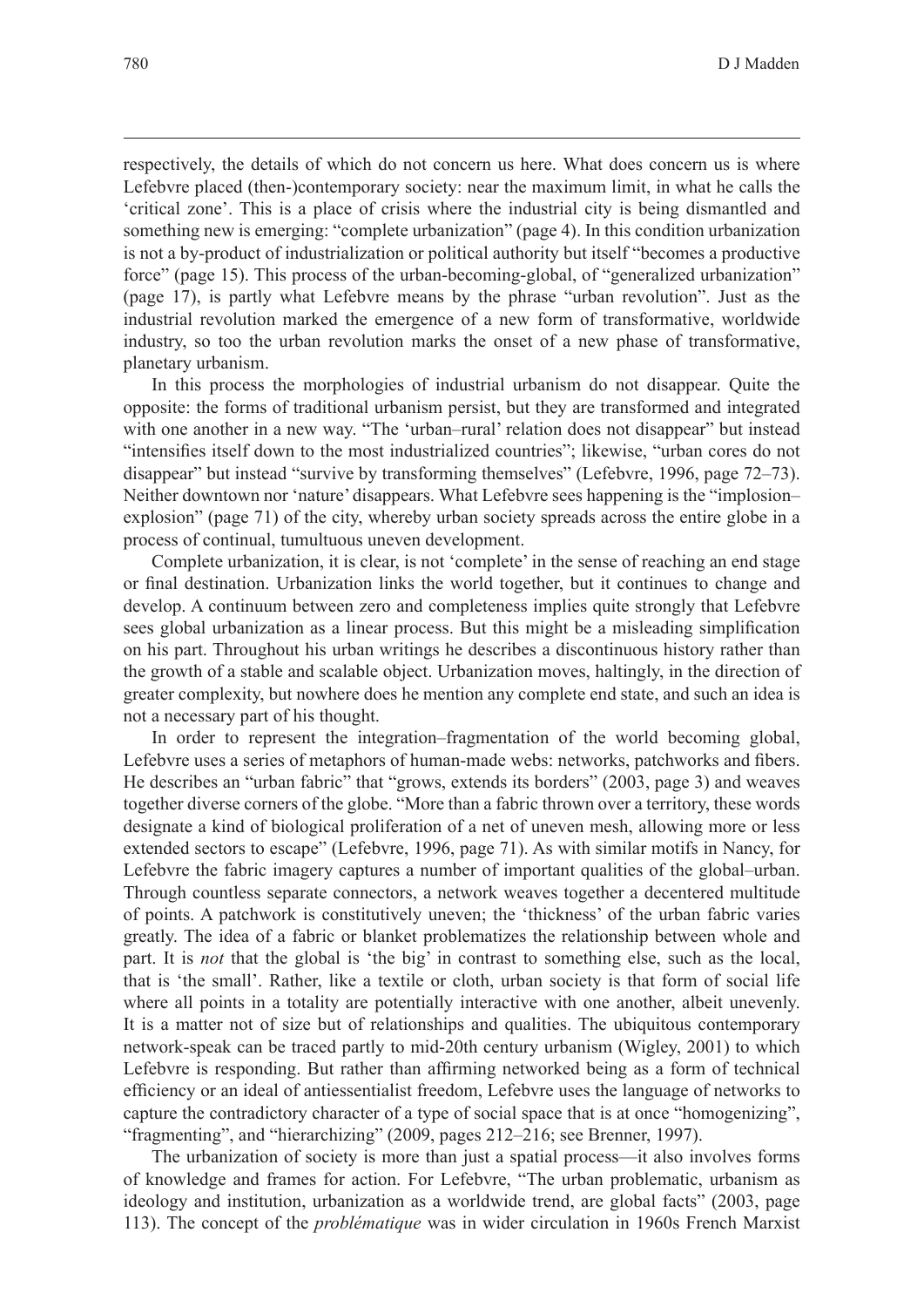thought, especially associated with Louis Althusser. For Lefebvre to say that the urban problematic becomes global is not to make a claim about the totalization of any particular urban form. Rather, it is to say that what becomes planetary is the urban as a question, as a theoretical framework, as a conceptual object of struggle. "Urban questions and movements ... emerge, they appear and disappear pretty much everywhere in the world. The problems posed by the modern city... are worldwide problems" (2009, page 282). By 'urban problems' we can understand not crime or congestion but the question of producing social space in the world-as-city.

As with Nancy, Lefebvre's conception of the urban planet focuses on the unequal, and dominating, nature of social and economic life therein. Urban life threatens to destroy the planet in an act of "terricide" (2009, page 278). Quoting René Thom, Lefebvre refers to planetary space as a "space of catastrophe" (page 246), distinguished by a number of dangers: exploitation, inequality, and class domination; environmental degradation; stultification and oppression in the form of state-socialist and state-capitalist planning; the quotidian "terrorism" of the "bureaucratic society of controlled consumption"  $(2003, \text{ page } 4; \text{ Lefebvre}, 1984)$ . Planetary urban space is, above all else, a space of "violence", where "a formidable force of homogenization exerts itself on a worldwide scale, producing a space whose every part is interchangeable (quantified, without qualities)" (Lefebvre, 2009, page 204). Lefebvre's urban planet is a manifestly unequal globe dominated by brutal political and economic instrumentalities.

To a large extent, then, Lefebvre and Nancy present very similar criticisms of the global2 urban. Lefebvre writes, "Mounting a critique of the confusions surrounding the term 'world' may be increasingly a key issue for reflective thought" (1995, page 254). Like Nancy, and drawing on their shared Heideggerian influence, Lefebvre sees the creation of the world as a technological product as the loss of the world that can only be rectified through political praxis (see Turnbull, 2006). But Lefebvre does not conceptualize the violence of globalization through the category of 'unworld', and as a result, compared with Nancy, his account is much more contradiction laden and paradoxical. Precisely because global urbanism universalizes, socializes, and totalizes society, it lays the foundation for its own critical resistance. To some extent, for Lefebvre the problematic of worldhood activates older associations with political agency in new ways. "The *world* revolution—through which the world will become a *harrow* world'—is happening, in ways that are stranger, richer and more unexpected than were ever imagined a century ago" (Lefebvre, 1995, page 250m, original emphasis). But he emphasizes that social conditions have changed since 19th-century laissez-faire industrial capitalism and so too must the radical imagination. In the early 1960s, channeling Rimbaud, Lefebvre wrote, "Revolution must be reinvented, but first we must recognize—re-cognize—it!" (page 238). By the late 1960s he was arguing that revolution, through which the world could become worldly, should be rethought as *urban revolution*.

Despite his scathing criticisms of the global-urban fabric, in "urban life" Lefebvre still sees an irreducible opening or opportunity, what he calls the "*non-closing* of the circuit" (1984, page 188, original emphasis). Whereas Nancy conceives of something similar as an opening onto the sharing of singular-plurality, Lefebvre offers the more concrete project of a reactivation of the political possibilities of urbanism itself. A reconceived, transformed, and transformative urbanism—which was an uneasy suggestion for Nancy—is at the center of Lefebvre's notion of the urban world. Another meaning of the phrase 'urban revolution' thus emerges. It not only can be understood as a way to describe radically changed social relations but can also be used in a more intentional sense—as a transformation that is actively sought, rather than only experienced. Lefebvre's position is that, with the shift from industrial society to urban society, the politics of resistance and emancipation can no longer be located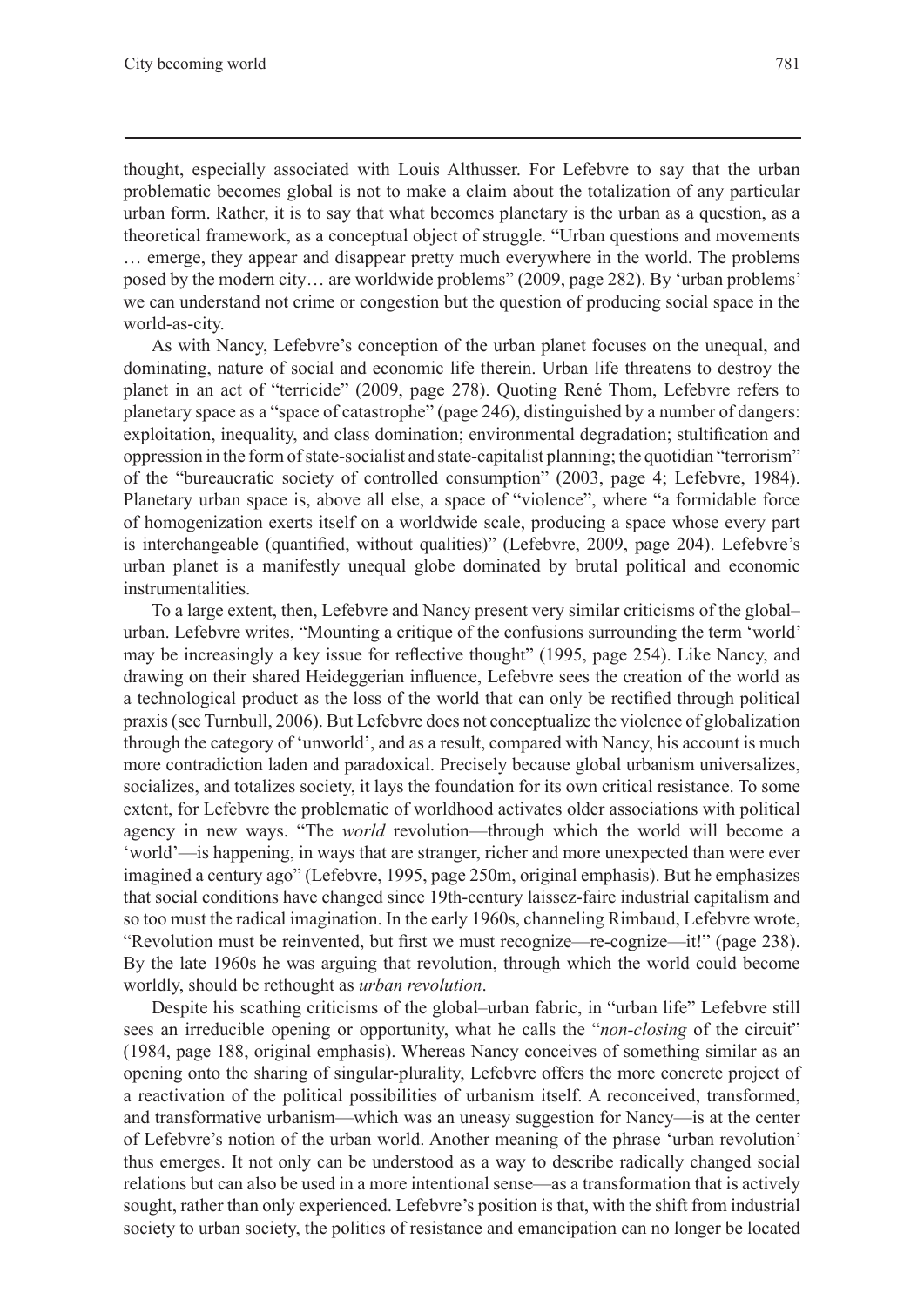within the industrial experience and instead must be found within the urban experience. The emergence of the global–urban makes possible, but does not guarantee, urbanism as a new kind of transformational politics.

Elsewhere, Lefebvre invokes "the ghost of revolution" (1995, page 237), and here there is a similar sense of postmortem return. The condition of possibility for the right to the city is the death of the city. He writes that the "city historically constructed is no longer lived and is no longer understood practically. It is only an object of cultural consumption for tourists, for aestheticism, avid for spectacles and the picturesque." But despite the end of the city, "the *urban* remains in a state of dispersed and alienated actuality, as kernel and virtuality" (Lefebvre, 1996, page 148). In other words, beneath the spectacular but cruel global cityscape there remains some hard core of critical potentiality within urbanism itself. The eternal return of radical urban movements across the world would seem to be a manifestation of this idea. Hence Lefebvre declares: "Urban life has yet to begin" (page 150). This paradoxical claim that the city is over but some new, truer urbanism has in fact not yet even begun—is the center of Lefebvre's critical stance.

I would argue that it is in fact only in this context that one can properly understand Lefebvre's notion of the 'right to the city'. It is often glossed as the "right to urban life" or the right to inhabit (1996, page 158; see Harvey, 2008; Mitchell, 2003; Purcell, 2003) and discussed as a desired but not yet established claim to centrality, place, equality, public space, participation, and citizenship. But the right to the city must be more than a demand for the good life. It is arguably only against the backdrop of the *end* of the city, and its replacement by urban society, that the concept of the right to the city can be seen in its fully ironic originality. Lefebvre is not urging some sort of return to the existing city. He is challenging urban inhabitants to develop *new* spaces, institutional forms, and political frames.

What does this mean for Lefebvre in essence to replace a narrative of politics rooted in the contradictions of industrial capitalism with one rooted in the contradictions of global urbanism? It means that resistance will not primarily come from industrial contexts and conflicts; it will come from urban conflicts, in all of their complexity. His picture of urban revolution is, like the idea of mondialisation, a political ethic that affirms, in an abstract way, local struggles in their singularity as prime examples of worlding. Lefebvre's urban revolution would "gather the interests (overcoming the immediate and the superficial) of the whole society and firstly of all those who *inhabit*" (1996, page 158, original emphasis). A movement of this sort would agitate for social capacities of urban inhabitation—a question not only of housing but also of the capacity to collectively produce urban space more generally.

Lefebvre wants an urbanism that breaks down unequal "segregation" and strengthens pluralistic and egalitarian "difference" (2003, page 133). And he proposes a radical program of "urban reforms" to change urban capitalism and urban institutional structures as far as possible, a reformism that he thinks can become "revolutionary" (Lefebvre, 1996, page 154) if pushed far enough. He wants radical urbanism to make a space for audacious, utopian, unrealistic "planning projects" (page 155) that might help urbanites to rethink what is possible or desirable, as part of a larger effort to radically transform urban planning. In other words, Lefebvre envisions an urban social movement that will address itself towards all of those practices that produce urban space in global conditions. His line here is not necessarily consistent. By the original 1974 publication of *The Production of Space* (Lefebvre, 1991 [1974]) he seems to have jettisoned the phrase, if not the notion, of the right to the city. But even in that work there is the sense that, as a politics of space, as a spatial problematic, urbanism still holds critical potential.

As Peter Marcuse  $(2012)$  has recently pointed out, the notion of the 'right to the city' makes sense only if Lefebvre is arguing for a revolutionary transformation of economy and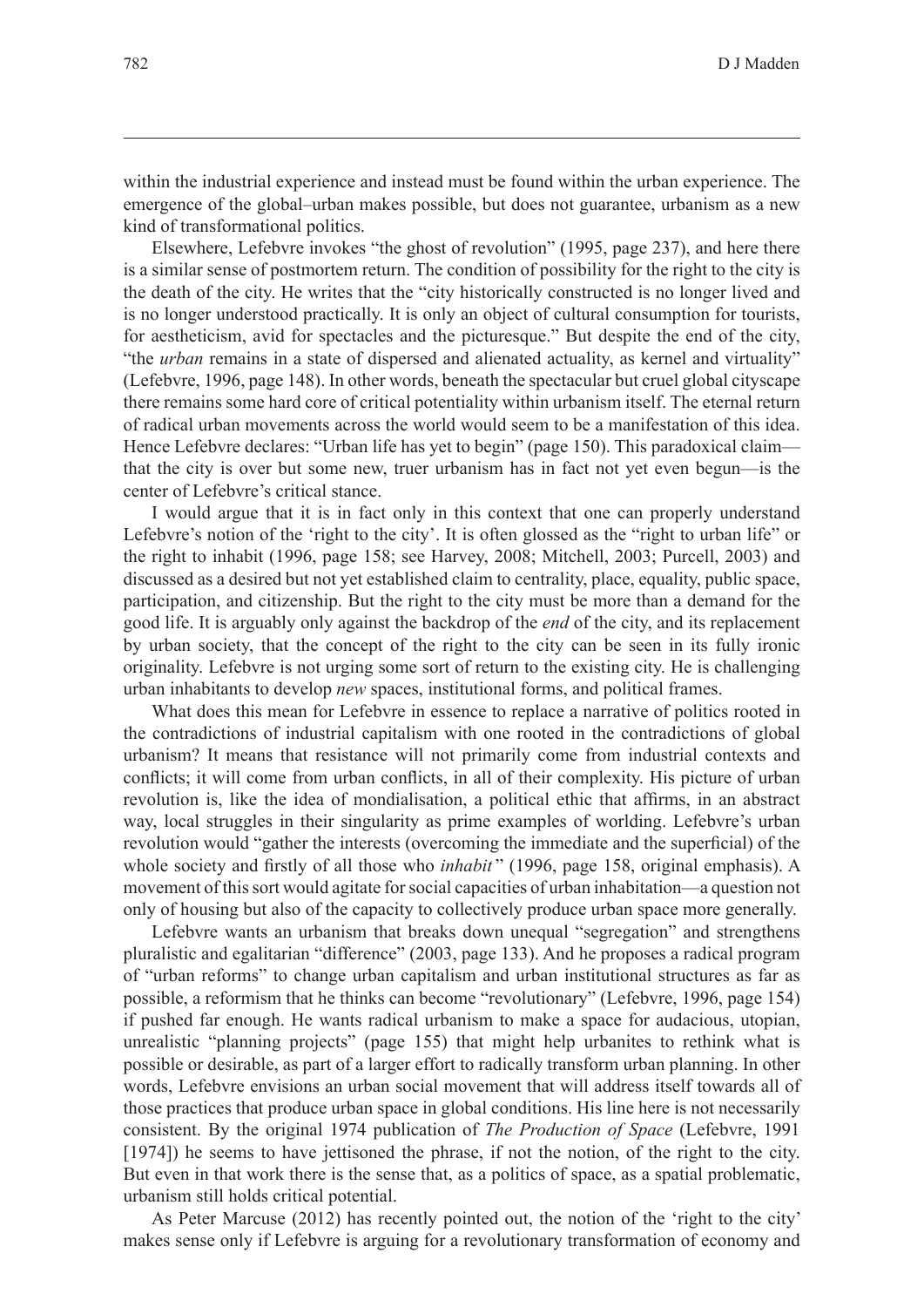politics. If 'the city' is understood to be any actually existing city, then Lefebvre is imagining a movement that is, by his own reasoning, impossible both logically and practically. If the city has ended, then the right to the city is the right to nothing. The city that Lefebvre imagines, then, must be a future version of the urban world, one that has yet to come into existence. This might be utopianism, but it is utopianism based upon a critique of the urban world as it exists. He sees globalization-urbanization as that process which produces planetary urban space—and thus imagines that a radical urban politics is not only still possible but also the only possibility. Whatever specific form this takes—radical environmentalism, some kind of regionalist anarchism or municipal socialism are all plausible applications—a faithful understanding of Lefebvre's conception of urban society must always emphasize his insistence on urban revolution that transforms the global urbia rather than merely reveling in it.

Lefebvre's position here raises a number of problems, many of which stem from the fact that his critical utopianism can be easily misunderstood, misconstrued, or forgotten. Without an insistence upon political-economic transformation, the affirmation of urbanism can easily degrade into cheerleading for conspicuous neighborhood consumption, 'smart' technocracy, or renewal-as-gentrification—the sort of policies that a segment of planners, politicians, and real-estate developers pursue everywhere in the name of 'livability' and the 'creative' city. Today, precisely when older critical perspectives have been abandoned, discourses about dwelling, inhabitation, the right to the city, indeed urbanism itself, always threaten, as if by radioactive decay, to lose their critical content and sink back into a neoliberal lifestyle politics. Lefebvre's critical urban theory clearly provides the conceptual resources with which to resist such a reading. But that particular understanding of the concepts of dwelling and inhabitation is an ever-present possibility in today's political scene.

Even if the right to the city is not mistaken for neoliberal urbanism, there are some other questions to be raised. There is still no fully developed theory here about the mechanics of how planetary urban space will contribute to its own transformation—there is mostly the suggestion that it can and should. There is no real account here of how, say, public space, critical planning, or the urban process more generally might encourage a transformative urban politics, and there is no theory about how to handle clashes of interests between different urban inhabitants. Indeed, there is still little here about the specificity of the urban itself, and Lefebvre often appears to be urging a more general politics of inhabitation. This would not, in itself, be a problem, but it raises the question once more about the persistence of the urban in his urban revolution.

And while we can accept his point about the centrality of urban conflicts in contemporary struggles, we should be careful in distinguishing between the urban and the industrial. In a world filled with mass-produced commodities the notion of the end of industrialism is highly questionable, and Lefebvre would be the first to stress that industrial conflicts do not disappear. We can accept his arguments that urban politics are not reducible to industrial politics and have become relatively more central, the more that the urban fabric thickens across the globe. But we still need to clarify the complex relationships between industrial and urban struggles.

Ultimately, however, I do not think that these questions undermine Lefebvre's more basic goal. It is clear from the tone of his urban writings that his aim is less to provide a complete political sociology of urban society than it is to open a conceptual space within which a transformation of the urban globe can be imagined. Certainly, important theoretical questions remain. But he clearly succeeds at the important task of crafting a new critical vocabulary for global-urban society.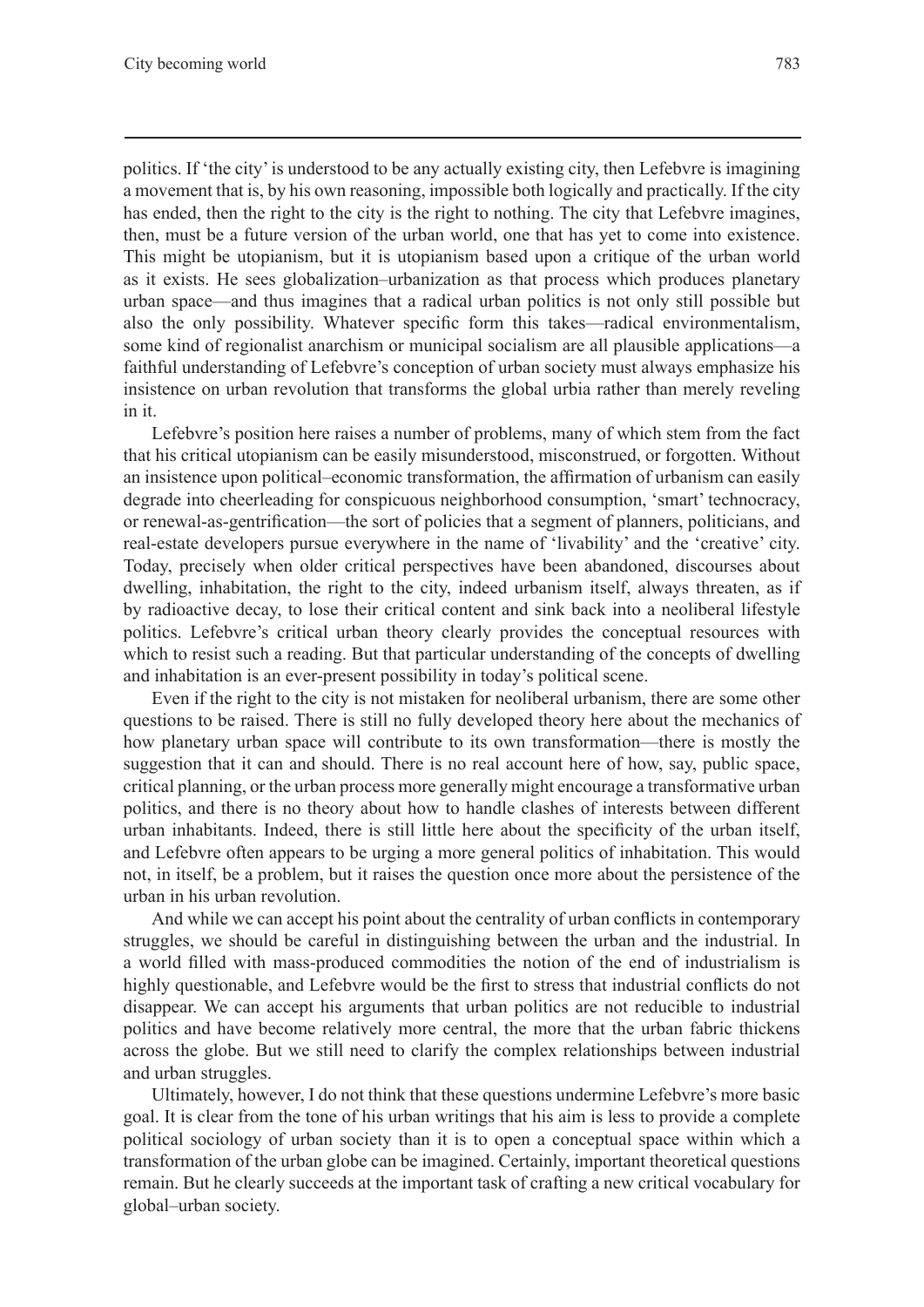### **4 Conclusion: the world as an opening**

Q*Globalization* names a process which universalizes technology, economy, politics, and even civilization and culture. But it remains somewhat empty. The world as an *opening* is missing .... The thing that is called *globalization* is a kind of *mondialisation* without the world."

#### Kostas Axelos (2005, page 27)

As I have argued, the global–urban imagination is becoming central to the present age. One recent event where the political connotations of the urban age discourse were particularly striking was the 2010 World Expo in Shanghai, which had the theme of "A Better City, A Better Life". It is typical of world fairs to combine nation branding and technological demonstrations with a "culture of heroic consumption" (Ley and Olds, 1988). But this event was perhaps unique in the extent to which it linked the themes of urbanization and planetary existence with the promotion of a supposedly benign urban techno-utopia. In pavilions named City Being, Urban Footprint, Urban Future, Urban Planet, and Urbanian a series of exhibits offered a vivid journey across our planet, taking as its starting point the inevitability of technocratic statecraft, universal urbanization, and manageable climate change. Videos, models, and dioramas displayed planning techniques, corporate accomplishments, lifestyle innovations, engineering schemes, and scientific achievements from around the world that will solve the logistical and environmental problems of the present and future. In an exhibit on 'utopias' and 'ideal cities', columns were decorated to resemble piles of giant-sized editions of key books in urban studies, including *Spaces of Hope*, *Invisible Cities*, *The City in History*, *The New Atlantis*, and *The Urban Revolution*. The room suggested that the cities of the future will be supported by the utopias of the past. But only the books' spines were visible. And in all of the materials on city planning and urban design nowhere was anything mentioned that resembled democracy or participatory politics.

The specifics of contemporary Chinese capitalism and politics notwithstanding, Expo 2010 presented one of the most common uses of the motif of an urban planet. Through text, graphics, and architecture the expo communicated the message that technology and density will carry humanity forward to a harmonious future, to a world that will be interconnected even as it will continue to be structured by walls and barriers. It suggested that the horizon of politics lies in the development of progressively smarter solutions by an alliance of business, science, and authoritarian state and city governments. The global-urban problematic, from this perspective, is above all a question of efficiency and proper management, where political contentiousness, like pollution, is one more problem to be solved.

The way in which the world is imagined has real consequences, because it can open or foreclose possibilities for action. Nancy and Lefebvre's understandings of globalization can help sensitize us to the images of the world produced at megaevents like Expo 2010. From their perspectives the horizon of global—urban politics is definitely not to be found in 'best practices' that place the power for shaping the world in the hands of corporate strategists and technocratic experts. An unequal, administered globe would be precisely the airless agglomeration that they decry. Instead, Lefebvre and Nancy both argue for a politics of mondialisation as an alternative to technocapitalist globalization. The two of them approach this thought differently—Lefebvre looks to transformational urbanism while Nancy looks to singular-plurality. But they share a way of problematizing urban globality. Their perspectives can help us see anew the violence of global urbanization as it has developed so far. And they can also help us envision the possibilities for transformation that an urban world might still contain.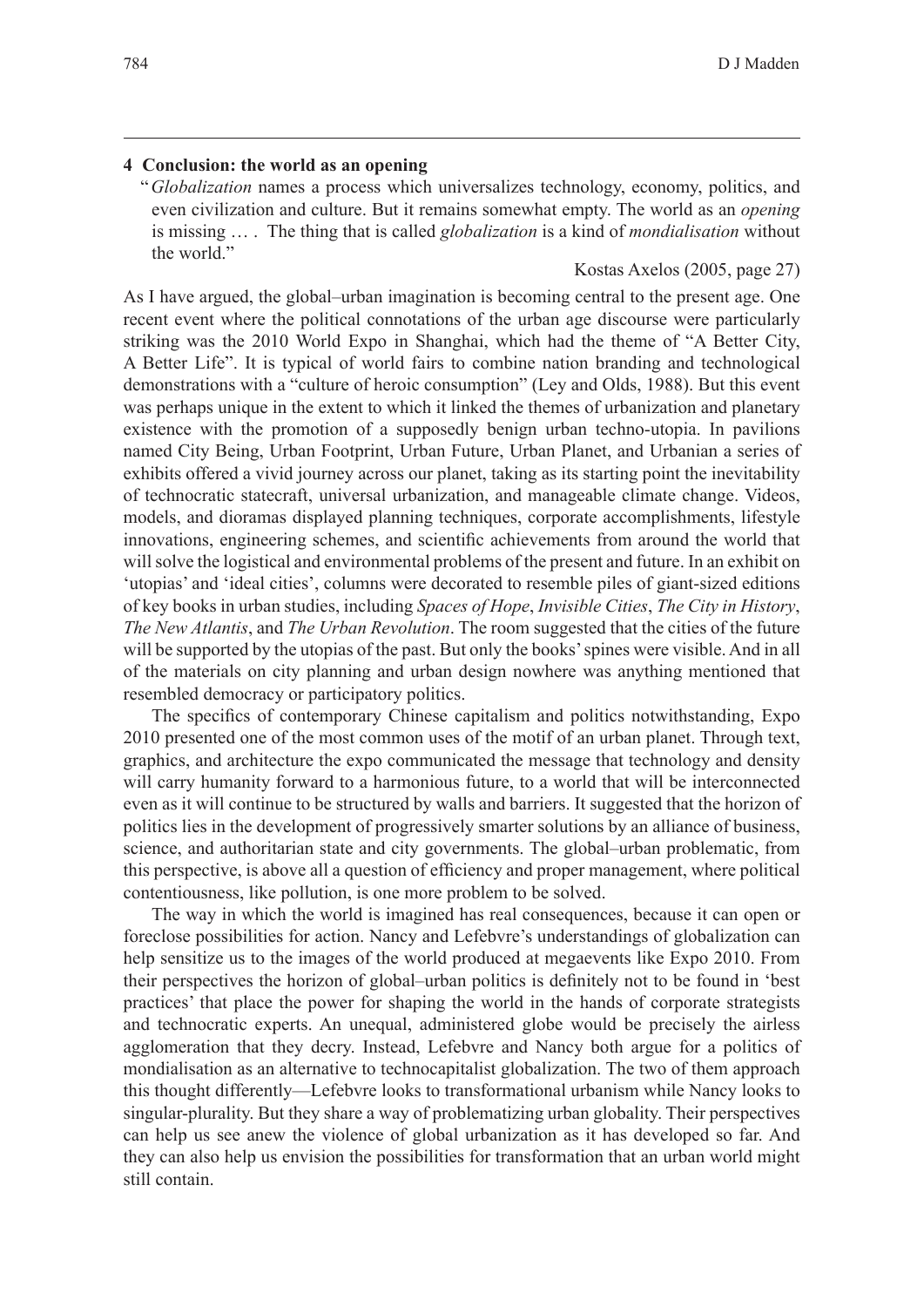Acknowledgements. This paper benefitted from close readings by Neil Brenner, Hillary Angelo, Natan Dotan, and David Wachsmuth. It was also improved by helpful suggestions from Eduardo Mendieta, Karen Barkey, and two anonymous reviewers. Rachel Faulkner-Gurstein helped me with this paper in countless ways. I want to sincerely thank everyone who assisted me.

## **References**

- Amin A, 2006, "The good city" *Urban Studies* **43** 1009–1023
- Angel S, Sheppard S, Civco D, Buckley R, Chabaeva A, Gitlin L, Kraley A, Parent J, Perlin M, 2005, "The dynamics of global urban expansion", Transportation and Urban Development Department, The World Bank, Washington, DC
- Axelos K, 2005, "Mondialisation without the world: interviewed by Stuart Elden" Radical **Philosophy** 130 25–28
- Beauregard R, 2006, "The radical break in late twentieth-century urbanization" *Area* 38 218–220
- Bowlby R, 2005, "Translator's note", in *Paper Machine* Ed. J Derrida (Stanford University Press, Stanford, CA) pp  $9-10$
- Brenner N, 1997, "Global, fragmented, hierarchical: Henri Lefebvre's geographies of globalization" *Public Culture* **10** 135-167
- Brenner N, Elden S, 2009, "Introduction", in *State, Space, World: Selected Essays* Ed. H Lefebvre (University of Minnesota Press, Minneapolis, MN) pp 1–48
- Brenner N, Theodore N (Eds), 2002 *Spaces of Neoliberalism: Urban Restructuring in North America and Western Europe* (Blackwell, Malden, MA)
- Brenner N, Madden D, Wachsmuth D, 2011, "Assemblage urbanism and the challenges of critical urban theory"  $City$  **15** 225–240
- Champion T, Hugo G, 2004 *New Forms of Urbanization: Beyond the Urban–Rural Dichotomy* (Ashgate, Aldershot, Hants)
- Clark D, 1998, "Interdependent urbanization in an urban world: an historical overview" The *Geographical Journal* 164 85-95
- Crutzen P, 2002, "The geology of mankind" *Nature* 415 23
- Cunningham D, 2005, "The concept of the metropolis: philosophy and urban form" *Radical Philosophy* 133 13-25
- Davis K, 1955, "The origin and growth of urbanization in the world" *American Journal of Sociology* **60** 429-437
- Davis M, 2007 *Planet of Slums* (Verso, New York)
- Derrida J 2005 *Paper Machine* (Stanford University Press, Stanford, CA)
- Dobbs R, Smit S, Remes J, Manyika J, Roxburgh C, Restrepo A, 2011, "Urban world: mapping the economic power of cities", McKinsey Global Institute, San Francisco, CA
- Doxiadis, C, Papaioannou J, 1974 *Ecumenopolis: The Inevitable City of the Future* (W W Norton, New York)
- Elden S, 2008, "*Mondialisation* before globalization: Lefebvre and Axelos", in *Space, Difference, and Everyday Life: Reading Henri Lefebvre* Eds K Goonewardena, S Kipfer, R Milgrom, C Schmid (Routledge, New York) pp 80–93
- Friedman T, 2005 *The World Is Flat: A Brief History of the Twenty-first Century* (Farrar, Straus and Giroux, New York)
- Geddes P, 1949 [1925] *Cities in Evolution* (Williams and Norgate, London)
- Gilbert-Walsh J, 2000, "Broken imperatives: the ethical dimension of Nancy's thought" *Philosophy and Social Criticism* 26(2) 29-50
- Glaeser E, 2011 *Triumph of the City: How our Greatest Invention Makes Us Richer, Smarter, Greener, Healthier and Happier* (Penguin, New York)
- Gunn A, 1998, "Rethinking communities: environmental ethics in an urbanized world" *Environmental Ethics* 20 341-360
- Harvey D, 1996 *Justice, Nature and the Geography of Difference* (Blackwell, Malden, MA)
- Harvey D, 2008, "The right to the city" *New Left Review* 53 23-40
- Hodson M, Marvin S, 2010, "Urbanism in the anthropocene: ecological urbanism or premium ecological enclaves?" *City* 14 299-313
- Hutchens B, 2005 *Jean-Luc Nancy and the Future of Philosophy* (Acumen, Chesham, Bucks)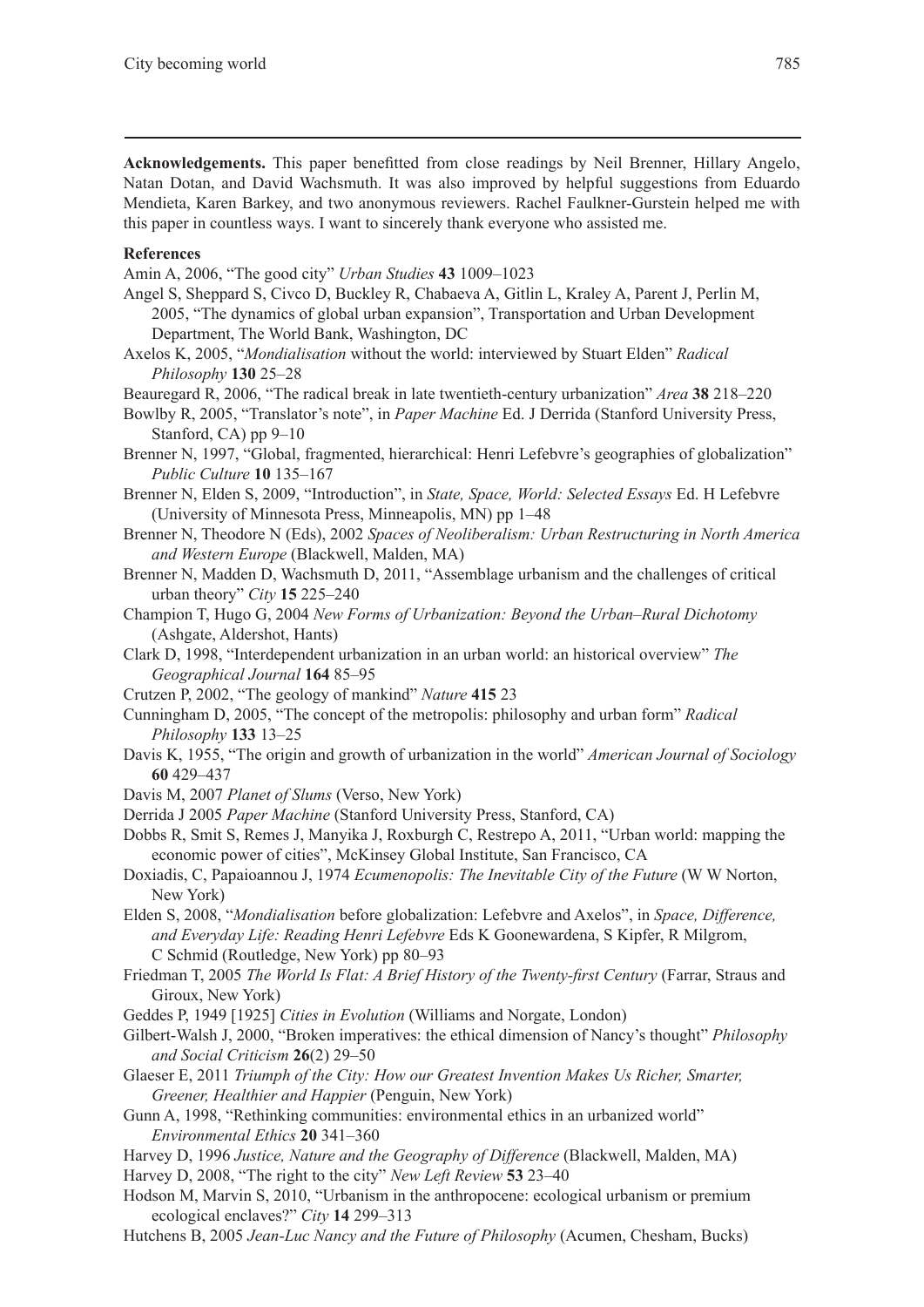- James I, 2006 *The Fragmentary Demand: An Introduction to the Philosophy of Jean-Luc Nancy* (Stanford University Press, Stanford, CA)
- Kellogg C, 2005, "Love and communism: Jean-Luc Nancy's shattered community" Law and *Critique* **16** 339–355
- Khanna P, 2010, "Beyond city limits" *Foreign Policy* 181 122–128
- Lefebvre H, 1984 *Everyday Life in the Modern World* (Transaction, New Brunswick, NJ)
- Lefebvre H, 1991 [1974] *The Production of Space* (Blackwell, Malden, MA)
- Lefebvre H, 1995 [1960] *Introduction to Modernity: Twelve Preludes September 1959–May 1961* (Verso, New York)
- Lefebvre H, 1996 *Writings on Cities* edited by E Kofman, E Lebas (Blackwell, Malden, MA)
- Lefebvre H, 2003 *The Urban Revolution* (University of Minnesota Press, Minneapolis, MN)
- Lefebvre H, 2009 *State, Space, World: Selected Essays* edited by N Brenner, S Elden, (University of Minnesota Press, Minneapolis, MN)
- Lehrer U, Milgrom R, 1996, "New (sub)urbanism: countersprawl or repackaging the product" *Capitalism, Nature, Socialism* 7(26) 49-64
- Ley D, Olds K, 1988, "Landscape as spectacle: world's fairs and the culture of heroic consumption" *Environment and Planning D: Society and Space* 6 191-212
- Li V, 2007, "Elliptical interruptions or, why Derrida prefers Mondialisation to globalization" *The New Centennial Review* 7 141-154
- McNeill J, 2000 *Something New Under the Sun: An Environmental History of the Twentieth-century World* (Norton, New York)
- Marcuse P, 2012, "Whose right(s) to what city?", in *Cities for People, Not for Profit: Critical Urban Theory and the Right to the City* Eds N Brenner, P Marcuse, M Mayer (Routledge, New York), pp  $24 - 41$
- Mendieta E, 2001, "Invisible cities: a phenomenology of globalization from below" *City* **5** 7–26
- Meurs P, Note N, Aerts D, 2009, "This world without another: on Jean-Luc Nancy and *la mondialisation*" *Journal of Critical Globalization Studies* 1 31-46
- Mitchell D, 2003 *The Right to the City: Social Justice and the Fight for Public Space* (Guilford, New York)
- Montgomery M, 2008, "The urban transformation of the developing world" *Science* 319 761–764
- Mumford L, 1989 [1961] *The City in History: Its Origins, its Transformations, and its Prospects* (Harvest Books, New York)
- Nancy J-L, 1986 *The Inoperative Community* (University of Minnesota Press, Minneapolis, MN)
- Nancy J-L, 1992, "La Comparution/The compearance: from the existence of 'communism' to the community of 'existence'" *Political Theory* 20 371-398
- Nancy, J-L, 1997 *The Sense of the World* (University of Minnesota Press, Minneapolis, MN)
- Nancy J-L, 2000 *Being Singular Plural* (Stanford University Press, Stanford, CA)
- Nancy J-L, 2007a *The Creation of the World or Globalization* (SUNY Press, Albany, NY)
- Nancy J-L, 2007b "Nothing but the world: an interview with Vacarme" *Rethinking Marxism* **19** 522-535
- Neuwirth R, 2005 *Shadow Cities: A Billion Squatters, A New Urban World* (Routledge, New York)
- Norris A, 2000, "Jean-Luc Nancy and the myth of the common" *Constellations* **7** 272–295
- Peck J, 2005, "Struggling with the creative class" *International Journal of Urban and Regional Research* 29 740-770
- Purcell M, 2003, "Citizenship and the right to the global city: reimagining the capitalist world order" *International Journal of Urban and Regional Research* 27 564–590
- Raffoul R, Pettigrew D, 2007, "Translators' introduction", in *The Creation of the World or Globalization* Ed. J-L Nancy (SUNY Press, Albany, NY) pp 1–26
- Robinson J, 2006 *Ordinary Cities: Between Modernity and Development* (Routledge, New York)
- Roy A, 2011, "Urbanisms, worlding practices and the theory of planning" *Planning Theory* 106–15
- Sagan C, 1994 *Pale Blue Dot: A Vision of the Human Future in Space* (Random House, New York)

Satterthwaite D, 2007, "The transition to a predominantly urban world and its underpinnings", DR 4, Human Settlement Discussion Papers, International Institute for Environment and Development, London